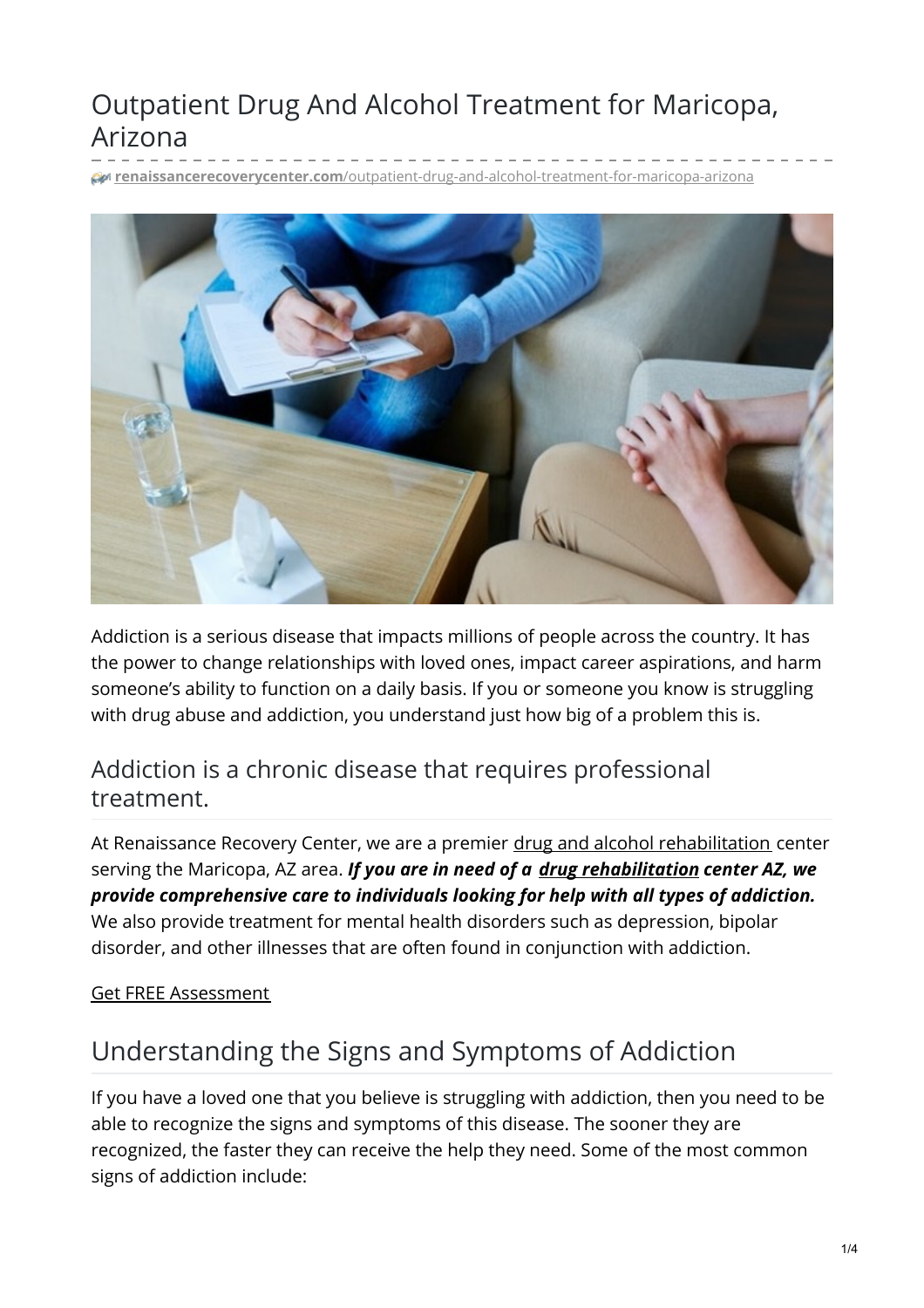- Obsessive thoughts and actions with a singular focus
- A reckless disregard for the consequences
- A total loss of control in the face of drug use
- Trying to hide drug and alcohol use
- Looking physically unkempt
- Overlooking daily obligations
- Emotional lability

These are all signs that someone could be struggling with alcoholism, drug abuse, and addiction.

## Treatment at Renaissance Recovery Center

At [Renaissance](https://www.renaissancerecoverycenter.com/about-us/the-renaissance-recovery-difference/) Recovery Center, we provide an intensive [outpatient](https://www.renaissancerecoverycenter.com/arizona-drug-rehabilitation/) treatment program that is based around faith. We know that with the proper support from trained professionals, we can help everyone recover. We provide a 90-day program that is run by licensed, experienced drug addiction and abuse counselors.

We use one-on-one sessions, group sessions, family therapy programs, and more to ensure that every treatment program is tailored to meet the needs of our patients. In addition to an intensive outpatient program, Renaissance Recovery Center provides [numerous](https://www.renaissancerecoverycenter.com/programs-and-services/) other services to our patients in Maricopa AZ as well. A few of the services that we provide include aftercare programs, family programs, support options, and even interventions. We encourage all of our patients to take advantage of all of the services that we offer.

## Programming Notes from Renaissance Recovery Center

Our 90-day program includes:

- Nightly sessions three times per week
- At least 1, one-on-one counseling session every week
- Family counseling
- Group sessions

We also offer a 60-day aftercare program which includes:

- At least one group session every week
- A focus on long-term sobriety
- Services that help patients rebuild their lives after intensive therapy has finished

#### Customized Recovery Programs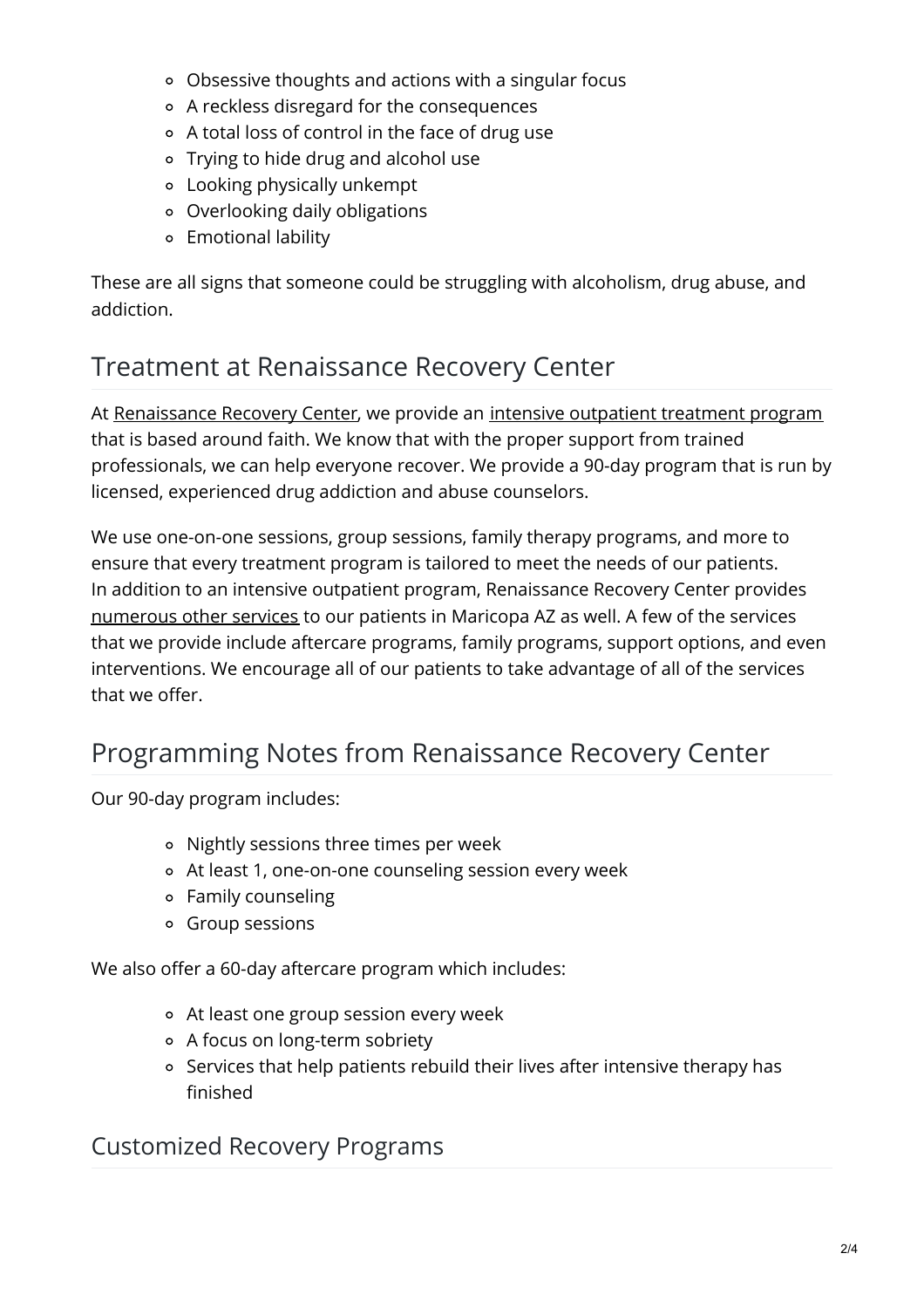Of note, we also provide customized treatment programs to address issues patients might have in a targeted manner. We care deeply for our clients. Our goal is to not only help patients get sober but stay clean.

Not everyone is the same. *For the most successful recovery, we ensure that everyone's treatment plan is customized to meet their specific needs.*We provide many different services to help those struggling with addiction. Our programs and approach include the following:

- 12 [Steps](https://www.renaissancerecoverycenter.com/about-us/the-12-step-program/)
- [Disease](https://www.renaissancerecoverycenter.com/about-us/the-disease-model-of-addiction/) Model
- [Cognitive-Behavioral](https://www.renaissancerecoverycenter.com/outpatient-treatment/cognitive-behavioral-therapy/)
- **SMART [Recovery](https://www.renaissancerecoverycenter.com/outpatient-treatment/smart-recovery/)**
- **Family [Dynamics](https://www.renaissancerecoverycenter.com/outpatient-treatment/family-dynamics/)**
- **Motivational [Interventions](https://www.renaissancerecoverycenter.com/outpatient-treatment/motivational-interventions/)**
- [Shame](https://www.renaissancerecoverycenter.com/shame-issues/) Issues
- **[Trauma](https://www.renaissancerecoverycenter.com/outpatient-treatment/trauma-abuse-addiction/) and Abuse Survival**
- **Anxiety and [Depression](https://www.renaissancerecoverycenter.com/outpatient-treatment/anxiety-depression-addiction/)**
- **Relapse [Prevention](https://www.renaissancerecoverycenter.com/outpatient-treatment/relapse-prevention/)**
- [Meditation](https://www.renaissancerecoverycenter.com/outpatient-treatment/meditation-relaxation/) and Relaxation
- Disease Model
- **Life Skills**
- Family [Dynamics](https://www.renaissancerecoverycenter.com/family-program/)
- Gospel Principles and Faith-Based Solutions
- Recovery Coaching
- 1 on 1 Therapy
- **Process Groups**
- **Established Weekly Alumni Meetings**

## We Provide Referrals For Continued Success

We care deeply about the long-term recovery of our clients. This means helping out clients find the best possible resources to meet their specific needs. There are some services we do not offer, therefore we provide referrals for the following:

- Inpatient Detoxification
- Suboxone Treatment
- Vivitrol/Naltrexone Treatment
- Inpatient Treatment/Rehabilitation
- Residential Treatment/Rehabilitation
- Sober Living/Transitional Housing
- Pornography/Sex Addiction
- Eating Disorders
- Chronic Pain
- Mental Health [Services](https://www.renaissancerecoverycenter.com/mental-health-and-dual-diagnosis/)